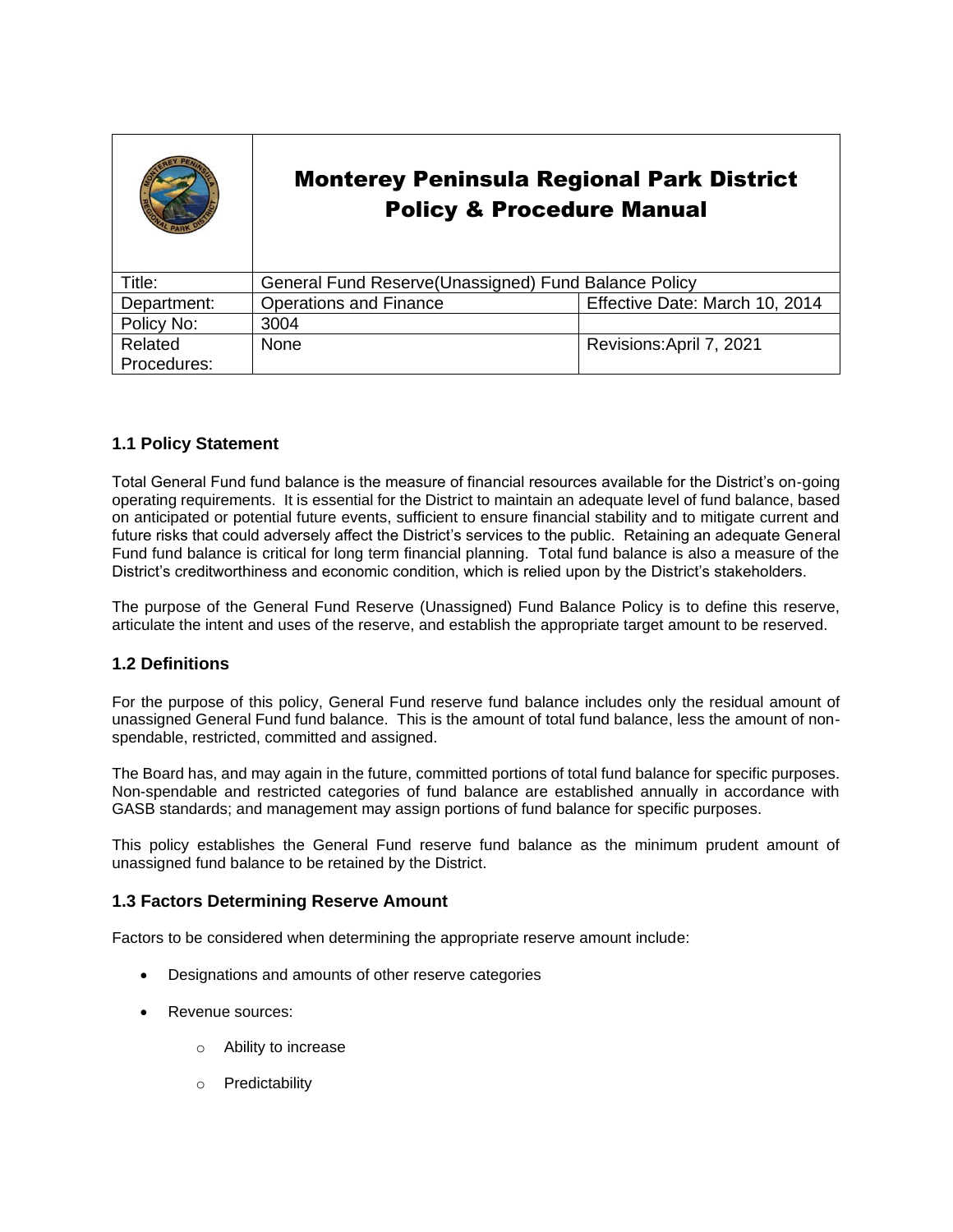- o Stability
- o Diversity
- Volatility of expenditures
- Cash flow requirements
- Exposure to financial risks including;
	- o Revenue takeaways by other agencies
	- o Natural Disaster
	- o Unforeseen events, legal claims or regulatory actions
	- o Risk of other one-time outlays
- Contractual obligations, or changes in employment law
- Funds available to meet needs of new operating programs
- Amount of funding required for capital needs
- The history and future likelihood of retaining a stable fund balance amount (which has been achieved through growth, expenditure control and structured budget savings)
- Amounts of unfunded liabilities including but not limited to:
	- o Pension
	- o OPEB
	- o PARS
	- o Limited obligation debt
- Investment earnings generated by reserves which are used to fund operating expenditures.

# **1.4 Calculation of Reserve Amount**

The Finance Manager is responsible for considering the above factors and recommending a prudent reserve (unassigned fund balance) amount to the Board of Directors.

The reserve (unassigned fund balance) amount is established at 100 percent of annual operating budget, 100 percent of accumulated depreciation and one million dollars for unanticipated expenditure requirements.

# **1.5 Qualified Uses**

Board approval is required for use of the reserve (unassigned fund balance) balance. This approval can be obtained as part of the annual budget process, or as a separate mid-year item.